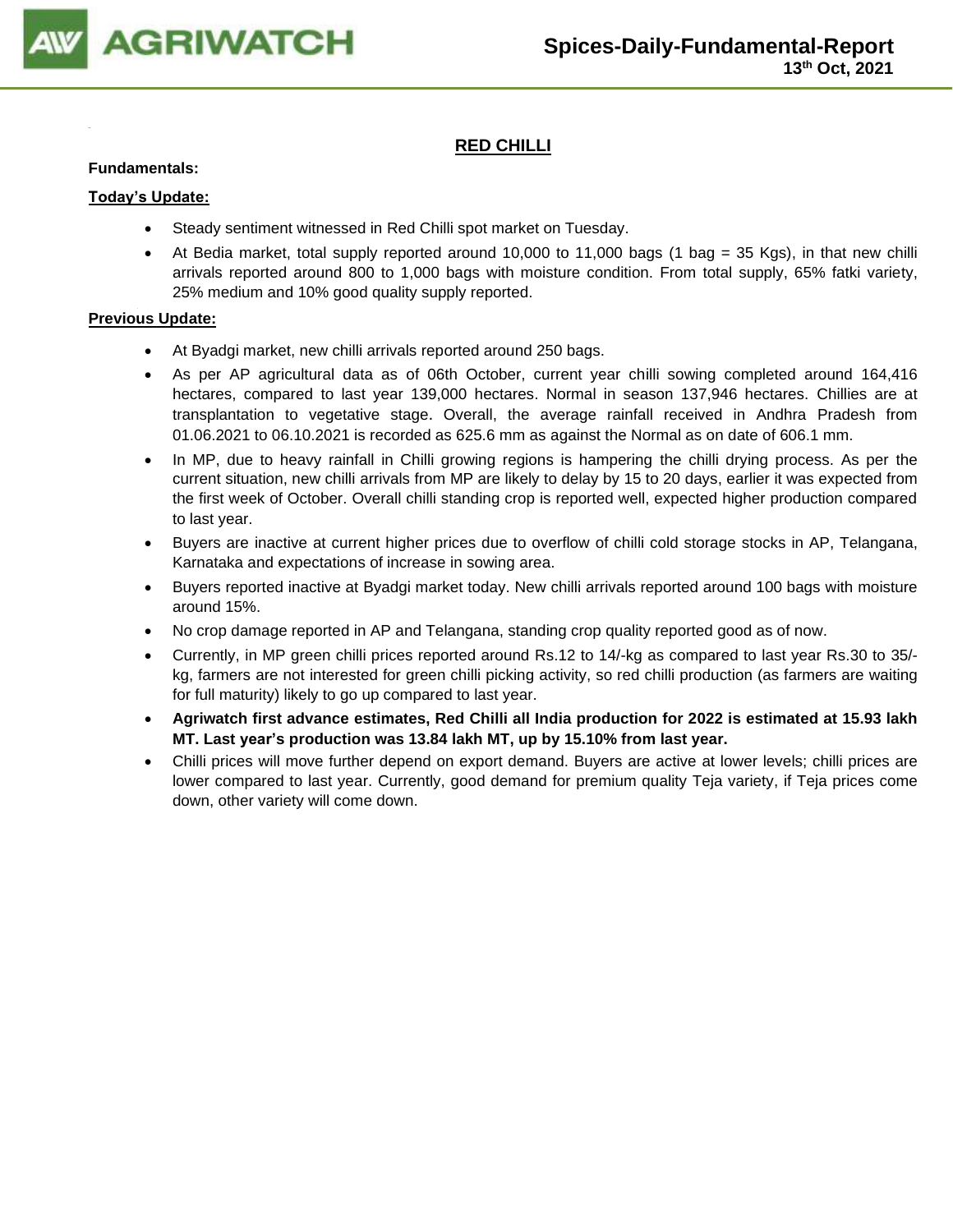

| Red Chilli Spot Market Prices(Loose): (Rs/Qtl) |                  |                                               |                        |                        |                        |                        |                              |  |
|------------------------------------------------|------------------|-----------------------------------------------|------------------------|------------------------|------------------------|------------------------|------------------------------|--|
|                                                |                  |                                               | 12-Oct-                | 12-Oct-                | 11-Oct-                | 11-Oct-                |                              |  |
| <b>State</b>                                   | <b>Centre</b>    | Grade                                         | 21                     | 21                     | 21                     | 21                     | Change                       |  |
|                                                |                  |                                               | Low                    | High                   | Low                    | <b>High</b>            |                              |  |
|                                                |                  | <b>NCDEX Quality</b>                          | 9500                   | 10000                  | 9500                   | 10000                  | <b>Unch</b>                  |  |
|                                                |                  | <b>LCA 334</b>                                | 10000                  | 11200                  | 10000                  | 11200                  | <b>Unch</b>                  |  |
|                                                |                  | Teja                                          | 12500                  | 14300                  | 12500                  | 14300                  | <b>Unch</b>                  |  |
|                                                |                  | No. 273                                       | 12000                  | 13000                  | 12000                  | 13000                  | <b>Unch</b>                  |  |
|                                                | <b>Guntur</b>    | No. 5                                         | 11500                  | 12500                  | 11500                  | 12500                  | <b>Unch</b>                  |  |
| <b>Andhra Pradesh</b>                          | <b>Benchmark</b> | Fatki                                         | 6000                   | 9000                   | 6000                   | 9000                   | <b>Unch</b>                  |  |
|                                                | market           | Byadgi                                        | 14000                  | 15000                  | 14000                  | 15000                  | <b>Unch</b>                  |  |
|                                                |                  | <b>US 341</b>                                 | 12500                  | 13500                  | 12500                  | 13500                  | <b>Unch</b>                  |  |
|                                                |                  | Denvor Delux                                  | 12500                  | 13500                  | 12500                  | 13500                  | <b>Unch</b>                  |  |
|                                                |                  | Indam <sub>5</sub>                            | 11500                  | 12500                  | 11500                  | 12500                  | <b>Unch</b>                  |  |
|                                                |                  | Teja                                          | Closed                 | Closed                 | 12000                  | 13400                  | $\qquad \qquad \blacksquare$ |  |
|                                                |                  | Wonder Hot                                    | Closed                 | Closed                 | 12900                  | 14100                  | $\blacksquare$               |  |
|                                                |                  | 341                                           | Closed                 | Closed                 | 12000                  | 13000                  | $\blacksquare$               |  |
|                                                | Warangal         | Denvor Delux                                  | Closed                 | Closed                 | 11500                  | 12500                  | $\blacksquare$               |  |
| Telangana                                      |                  | Paprika                                       | Closed                 | Closed                 | <b>NA</b>              | <b>NA</b>              | $\blacksquare$               |  |
|                                                |                  | Fatki                                         | Closed                 | Closed                 | 3500                   | 7000                   |                              |  |
|                                                |                  | Teja (Cold storage)                           | 10000                  | 14100                  | 10000                  | 14100                  | <b>Unch</b>                  |  |
|                                                | Khammam          | Teja (Non cold storage)                       | <b>NA</b>              | <b>NA</b>              | <b>NA</b>              | <b>NA</b>              |                              |  |
|                                                |                  | No. 12                                        | <b>NA</b>              | <b>NA</b>              | <b>NA</b>              | <b>NA</b>              |                              |  |
|                                                |                  | <b>Indu 2070</b>                              | 12000                  | 13500                  | 12000                  | 13500                  | <b>Unch</b>                  |  |
| <b>Madhya Pradesh</b>                          | <b>Bedia</b>     | Fatki                                         | 7500                   | 8000                   | 7500                   | 8000                   | <b>Unch</b>                  |  |
|                                                |                  | Jhankar                                       | 9000                   | 12000                  | 9000                   | 12000                  | <b>Unch</b>                  |  |
|                                                |                  | Ganesh                                        | <b>NA</b>              | <b>NA</b>              | <b>NA</b>              | <b>NA</b>              |                              |  |
|                                                |                  | Teja(Khamam)                                  | 16000                  | 16000                  | 16000                  | 16000                  | <b>Unch</b>                  |  |
|                                                |                  | M.P. MacoTeja                                 | <b>NA</b>              | <b>NA</b>              | <b>NA</b>              | <b>NA</b>              |                              |  |
|                                                |                  | Pala 12                                       | <b>NA</b>              | <b>NA</b>              | <b>NA</b>              | <b>NA</b>              | $\blacksquare$               |  |
| <b>Delhi</b>                                   | <b>New Delhi</b> | <b>LCA 334</b>                                | <b>NA</b>              | <b>NA</b>              | <b>NA</b>              | <b>NA</b>              | $\blacksquare$               |  |
|                                                |                  | Fatki                                         | <b>NA</b>              | <b>NA</b>              | <b>NA</b>              | <b>NA</b>              |                              |  |
|                                                |                  |                                               |                        |                        |                        |                        |                              |  |
|                                                |                  | Packing                                       | <b>NA</b>              | <b>NA</b>              | ΝA                     | <b>NA</b>              |                              |  |
|                                                |                  | Dabbi                                         | <b>NA</b>              | <b>NA</b>              | <b>NA</b>              | <b>NA</b>              |                              |  |
|                                                |                  | Guntur                                        | <b>NA</b>              | <b>NA</b>              | <b>NA</b>              | <b>NA</b>              | $\blacksquare$               |  |
|                                                |                  | Kaddi                                         | <b>NA</b>              | <b>NA</b>              | <b>NA</b>              | <b>NA</b>              | $\blacksquare$               |  |
|                                                |                  | Dabbi Dlx Local                               | <b>NA</b>              | <b>NA</b>              | 21000                  | 22700                  |                              |  |
|                                                |                  | Dabbi Medium Best (Local)                     | <b>NA</b>              | <b>NA</b>              | 17000                  | 19000                  |                              |  |
|                                                |                  | Dabbi Best (Bellary)                          | <b>NA</b>              | <b>NA</b>              | <b>NA</b>              | <b>NA</b>              |                              |  |
|                                                |                  | <b>KDL Deluxe (Local)</b>                     | <b>NA</b>              | <b>NA</b>              | 17000                  | 19000                  | $\blacksquare$               |  |
| Karnataka                                      | <b>Byadgi</b>    | <b>KDL Deluxe (Bellary)</b>                   | <b>NA</b>              | <b>NA</b>              | <b>NA</b>              | <b>NA</b>              | $\blacksquare$               |  |
|                                                |                  | <b>KDL Best(Local)</b>                        | <b>NA</b>              | <b>NA</b>              | 14000                  | 16000                  |                              |  |
|                                                |                  | <b>KDL Best(Bellary)</b><br><b>KDL Medium</b> | <b>NA</b><br><b>NA</b> | <b>NA</b><br><b>NA</b> | <b>NA</b><br><b>NA</b> | <b>NA</b><br><b>NA</b> | $\blacksquare$               |  |
|                                                |                  | Denvor Deluxe                                 | <b>NA</b>              | <b>NA</b>              | 11000                  | 13000                  | $\blacksquare$               |  |
|                                                |                  | 2043                                          | <b>NA</b>              | <b>NA</b>              | 11000                  | 13000                  | $\blacksquare$               |  |
|                                                |                  | 5531                                          | <b>NA</b>              | <b>NA</b>              | 9500                   | 11500                  |                              |  |
|                                                |                  | C <sub>5</sub>                                | <b>NA</b>              | <b>NA</b>              | <b>NA</b>              | <b>NA</b>              | $\blacksquare$               |  |
|                                                |                  | <b>KDL Fatki</b>                              | <b>NA</b>              | <b>NA</b>              | <b>NA</b>              | <b>NA</b>              |                              |  |
|                                                |                  | Seed Fatki                                    | <b>NA</b>              | <b>NA</b>              | 4000                   | 5500                   |                              |  |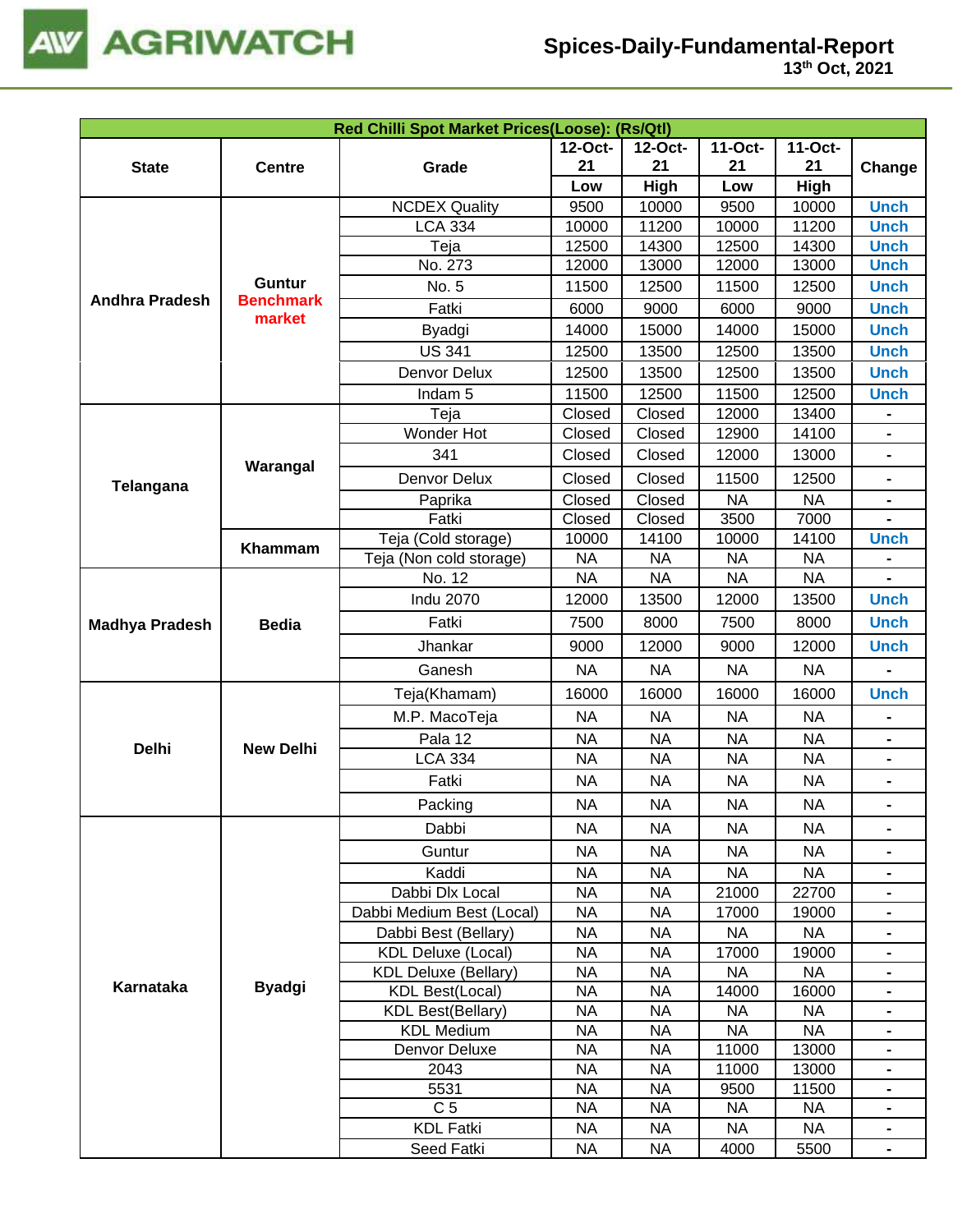

| Arrivals & Off-take in bags (1 bag = 45 Kg), (1 bag = 38Kgs)* |               |                               |           |           |             |  |  |
|---------------------------------------------------------------|---------------|-------------------------------|-----------|-----------|-------------|--|--|
| <b>State</b>                                                  | <b>Centre</b> | <b>Parameter</b>              | 12-Oct-21 | 11-Oct-21 | Change      |  |  |
| <b>Andhra Pradesh</b>                                         | <b>Guntur</b> | Arrivals                      | 80000     | 100000    | $-20000$    |  |  |
|                                                               |               | Off-take                      | 60000     | 60000     | <b>Unch</b> |  |  |
|                                                               | Warangal      | Arrivals                      | Closed    | 6000      |             |  |  |
| Telangana                                                     | Khammam       | Arrivals (Cold storage) *     | 20000     | 25000     | $-5000$     |  |  |
|                                                               |               | Arrivals (Non cold storage) * | <b>NA</b> | <b>NA</b> |             |  |  |
| Karnataka                                                     | <b>Byadgi</b> | Arrivals                      | <b>NA</b> | 15000     |             |  |  |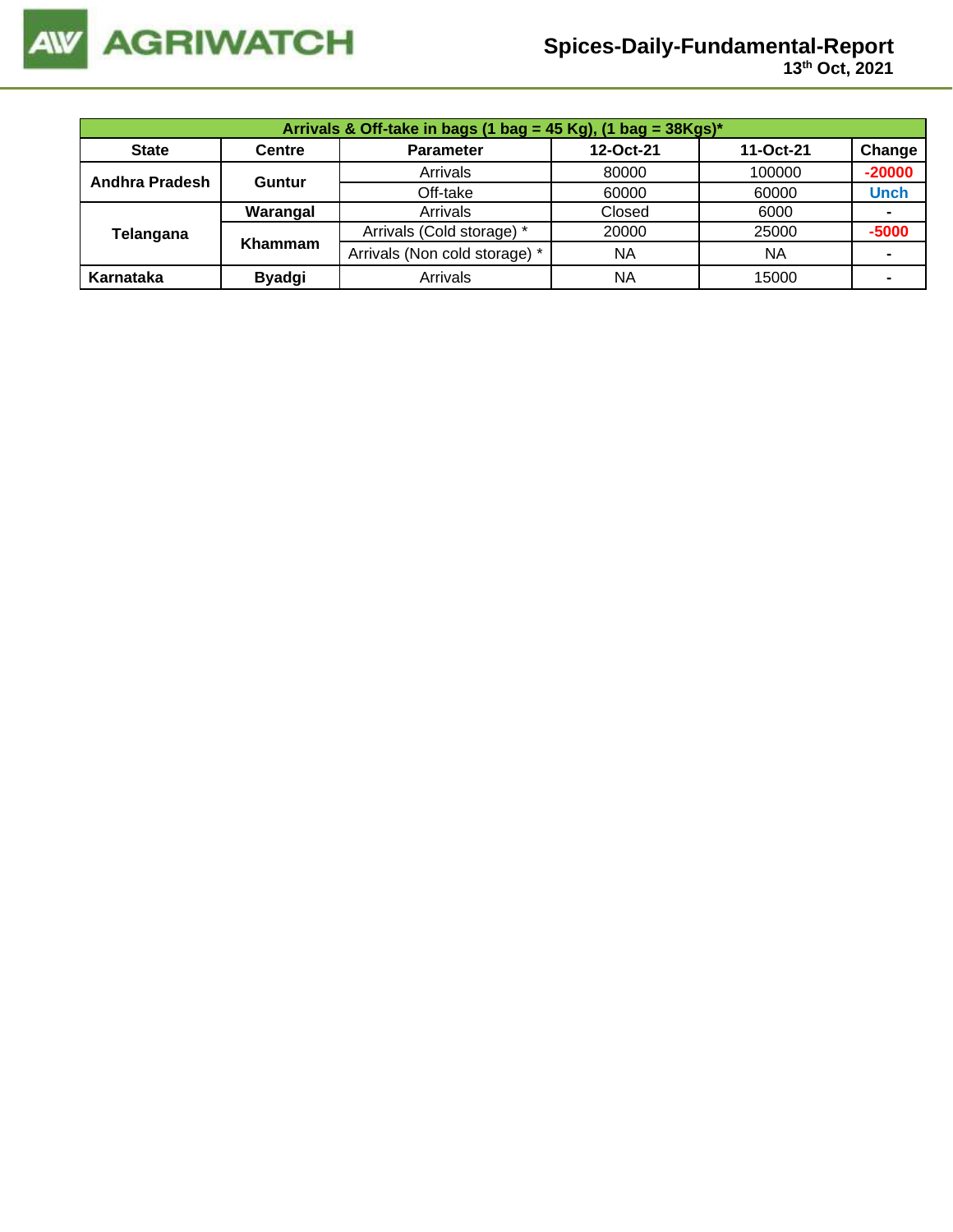

## **TURMERIC**

#### **Fundamentals: Today's Update:**

• Steady sentiment witnessed in Turmeric spot market reported on Tuesday.

- As per AP agricultural data as on 06<sup>th</sup> October, current year Turmeric sowing completed around 19,376 hectares, compared to last year 20,942hectares. Normal in season 19,551 hectares.
- Turmeric standing crop quality reported well as of now, weather is favourable in growing regions. Agriwatch expected higher production coming year may cap on prices from higher levels.
- Currently, export demand reported lower due to increased shipping cost and some travel restriction in South Asian countries added the bearish sentiment.
- *Agriwatch first advance estimates, Turmeric all India production for 2022 is estimated at 4.89 lakh MT. Last year's production was 4.46 lakh MT, up by 9.64% from last year.*

| <b>Turmeric Spot Market Prices (Loose): (Rs/Qtl)</b> |                         |                                 |                        |                        |                              |  |
|------------------------------------------------------|-------------------------|---------------------------------|------------------------|------------------------|------------------------------|--|
| <b>State</b>                                         | <b>Centre</b>           | Grade                           | 12-Oct-21<br>11-Oct-21 |                        | Change                       |  |
|                                                      |                         | Nizam quality                   | 7300                   | Closed                 |                              |  |
|                                                      | <b>Nizamabad</b>        | Double polish finger            | 8000                   | Closed                 | $\blacksquare$               |  |
|                                                      | <b>Benchmark market</b> | Gattah (unpolished)             | 6500                   | Closed                 | $\blacksquare$               |  |
| Telangana                                            |                         | Gattah (double polished)        | 7200                   | Closed                 |                              |  |
|                                                      | Warangal                | Finger                          | Closed                 | 6000                   | $\blacksquare$               |  |
|                                                      |                         | Round                           | Closed                 | 5600                   | $\qquad \qquad \blacksquare$ |  |
|                                                      |                         | Finger                          | 7500                   | 7500                   | <b>Unch</b>                  |  |
|                                                      | <b>Erode</b>            | Gattah                          | 6800                   | 6800                   | <b>Unch</b>                  |  |
|                                                      |                         | Sellem                          | 8100                   | 8100                   | <b>Unch</b>                  |  |
| <b>Tamil Nadu</b>                                    | <b>Coimbatore</b>       | <b>Bulb</b>                     | <b>NA</b>              | 8000                   |                              |  |
|                                                      |                         | Finger                          | <b>NA</b>              | 8300                   |                              |  |
|                                                      | <b>Salem</b>            | <b>Bulb</b>                     | <b>NA</b>              | <b>NA</b>              | $\blacksquare$               |  |
|                                                      |                         | Finger                          | <b>NA</b>              | <b>NA</b>              | $\blacksquare$               |  |
|                                                      |                         | <b>Bulb</b>                     | 5800                   | 5800                   | <b>Unch</b>                  |  |
| <b>Andhra Pradesh</b>                                |                         | <b>Bilty</b>                    | 6322                   | 6322                   | <b>Unch</b>                  |  |
|                                                      | <b>Duggirala</b>        | Finger                          | 5800                   | 5800                   | <b>Unch</b>                  |  |
|                                                      |                         | <b>Bilty</b>                    | 6322                   | 6322                   | <b>Unch</b>                  |  |
|                                                      |                         | Rajpuri/Salem Finger            | <b>NR</b>              | Closed                 |                              |  |
|                                                      | Sangli                  | Rajpuri Medium                  | <b>NR</b>              | Closed                 | $\blacksquare$               |  |
|                                                      |                         | DesiKadappa                     | $\overline{\text{NR}}$ | Closed                 | $\blacksquare$               |  |
|                                                      |                         | Salem Powder                    | <b>NR</b>              | <b>NR</b>              | $\blacksquare$               |  |
|                                                      |                         | Mini Salem                      | <b>NR</b>              | <b>NR</b>              |                              |  |
| <b>Maharashtra</b>                                   | <b>Basmat</b>           | Super Salem                     | <b>NR</b>              | <b>NR</b>              |                              |  |
|                                                      |                         | <b>Gattah Powder</b>            | <b>NR</b>              | <b>NR</b>              | $\blacksquare$               |  |
|                                                      |                         | <b>Gattah Premium</b>           | <b>NR</b>              | $\overline{\text{NR}}$ | $\qquad \qquad \blacksquare$ |  |
|                                                      |                         | <b>Turmeric Finger Polished</b> | 6700                   | Closed                 | $\blacksquare$               |  |
|                                                      | <b>Nanded</b>           | <b>Turmeric Bulb Polished</b>   | 6100                   | Closed                 |                              |  |
|                                                      |                         | <b>Turmeric Mix</b>             | 6200                   | Closed                 |                              |  |
|                                                      |                         | Gattah                          | 7500                   | 7500                   | <b>Unch</b>                  |  |
| <b>Delhi</b>                                         | <b>Delhi</b>            | Mini Salem                      | 8500                   | 8500                   | <b>Unch</b>                  |  |
|                                                      |                         | Finger Single Polished          | 7700                   | 7700                   | <b>Unch</b>                  |  |
|                                                      |                         | <b>Finger Double Polished</b>   | 8900                   | 8900                   | <b>Unch</b>                  |  |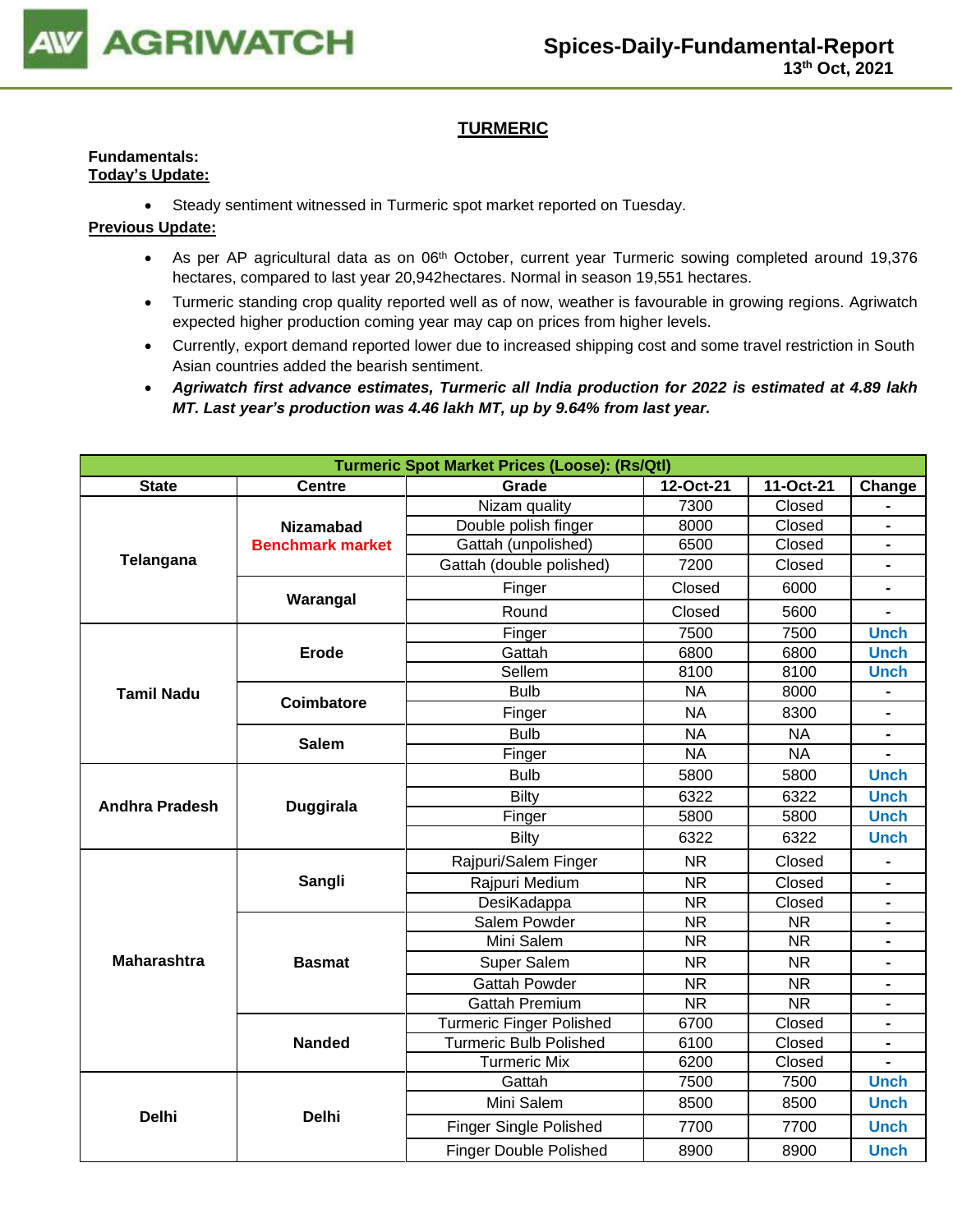

| <b>State</b>          |                  | Arrival & Off-take in bags $*(1 \text{ bag} = 75 \text{ Kg}),\#(1 \text{ bag} = 60 \text{ Kg})$ |           |           |                      |  |  |  |
|-----------------------|------------------|-------------------------------------------------------------------------------------------------|-----------|-----------|----------------------|--|--|--|
|                       | <b>Centre</b>    | <b>Parameter</b>                                                                                | 12-Oct-21 | 11-Oct-21 | Change               |  |  |  |
|                       | <b>Nizamabad</b> | Arrival                                                                                         | 1000      | Closed    |                      |  |  |  |
| Telangana             |                  | Off-take                                                                                        | 1000      | Closed    |                      |  |  |  |
|                       | Warangal         | Arrival                                                                                         | Closed    | NA        | $\blacksquare$       |  |  |  |
|                       | <b>Erode</b>     | Arrival                                                                                         | 2000      | 1500      | 500                  |  |  |  |
|                       |                  | Off-take                                                                                        | 2000      | 1500      | 500                  |  |  |  |
| Tamil Nadu            | Coimbatore       | <b>Arrival</b>                                                                                  | NA.       | 7         | $\blacksquare$       |  |  |  |
|                       | <b>Salem</b>     | Arrival*                                                                                        | NA.       | NA        | $\blacksquare$       |  |  |  |
| <b>Andhra Pradesh</b> | <b>Duggirala</b> | Arrival*                                                                                        | 80        | 200       | $-120$               |  |  |  |
|                       | Sangli           | Arrival#                                                                                        | NR.       | Closed    |                      |  |  |  |
| <b>Maharashtra</b>    | <b>Basmat</b>    | Arrival*                                                                                        | NR.       | NR.       | $\blacksquare$       |  |  |  |
|                       | <b>Nanded</b>    | <b>Arrival</b>                                                                                  | 1200      | Closed    | $\blacksquare$       |  |  |  |
|                       |                  |                                                                                                 |           |           | <b>Arrival * Qtl</b> |  |  |  |

## **NCDEX-FUTURES MARKET**

| <b>Turmeric</b> |               |       |       |       |              |        |             |       |           |
|-----------------|---------------|-------|-------|-------|--------------|--------|-------------|-------|-----------|
| <b>Contract</b> | +/-\$         | Open  | High  | LOW   | <b>Close</b> | Volume | Vol. Change | ΟI    | OI Change |
| <b>Oct-21</b>   | $\sim$ $\sim$ | $- -$ | $- -$ | $- -$ | $- -$        | $- -$  | $- -$       | $- -$ | $- -$     |
| <b>Nov-21</b>   | $- -$         | $- -$ | $- -$ | $- -$ | $- -$        | --     | $- -$       | $- -$ | $- -$     |
| <b>Dec-21</b>   | $\sim$ $\sim$ | $- -$ | $- -$ | $- -$ | $- -$        | $- -$  | $- -$       | $- -$ | $- -$     |

| <b>Spread</b> | <b>Oct-21</b> | <b>Oct-21</b> | <b>Dec-21</b>            |
|---------------|---------------|---------------|--------------------------|
| <b>Basis</b>  | $- -$         | $- -$         | $- -$                    |
| <b>Oct-21</b> | $\sim$ $\sim$ | $- -$         | $\overline{\phantom{a}}$ |
| <b>Nov-21</b> | $\sim$ $\sim$ | $\sim$ $\sim$ | $\overline{\phantom{a}}$ |

NB: Spot prices used for spread calculation is the basis Nizamabad for Nizam grade. Basis = Spot prices– Near month futures.

#### **NCDEX- STOCK POSITION**

| <b>Stocks</b>    | <b>Demat</b>             | <b>In-Process</b>        | Total      |
|------------------|--------------------------|--------------------------|------------|
|                  | 11.10.2021               | 11.10.2021               | 11.10.2021 |
| Sangli           | 1263                     |                          | 1263       |
| <b>Erode</b>     | $\overline{\phantom{a}}$ | $\overline{\phantom{a}}$ | $- -$      |
| <b>Nizamabad</b> | 759                      |                          | 759        |
| Warangal         | $- -$                    | $\overline{\phantom{a}}$ | $- -$      |
|                  |                          |                          |            |

(**Quantity in MT)**

### **NCDEX Turmeric EED Wise Stock Position (Qty in MT) on 11th Oct, 2021**

| <b>EED</b>   | Sangli (Desi<br>Cuddapah) | <b>Sangli</b><br>(Rajapore) | <b>Nizamabad</b> | <b>Nizamabad</b><br>(Farmer Polished) | <b>Basmat</b><br>(Salem) | <b>Total</b> |
|--------------|---------------------------|-----------------------------|------------------|---------------------------------------|--------------------------|--------------|
| $10$ -Nov-21 | $\overline{\phantom{a}}$  | 894                         | 184              | $\overline{\phantom{a}}$              | $\sim$ $\sim$            | 1078         |
| $10$ -Dec-21 | $- -$                     | 169                         | 165              | $\sim$ $\sim$                         | $-$                      | 334          |
| $10$ -Jan-22 | $- -$                     | 200                         | 409              | $- -$                                 | $- -$                    | 609          |
| Total        | $- -$                     | 1263                        | 758              | $\sim$                                | $\sim$                   | 2021         |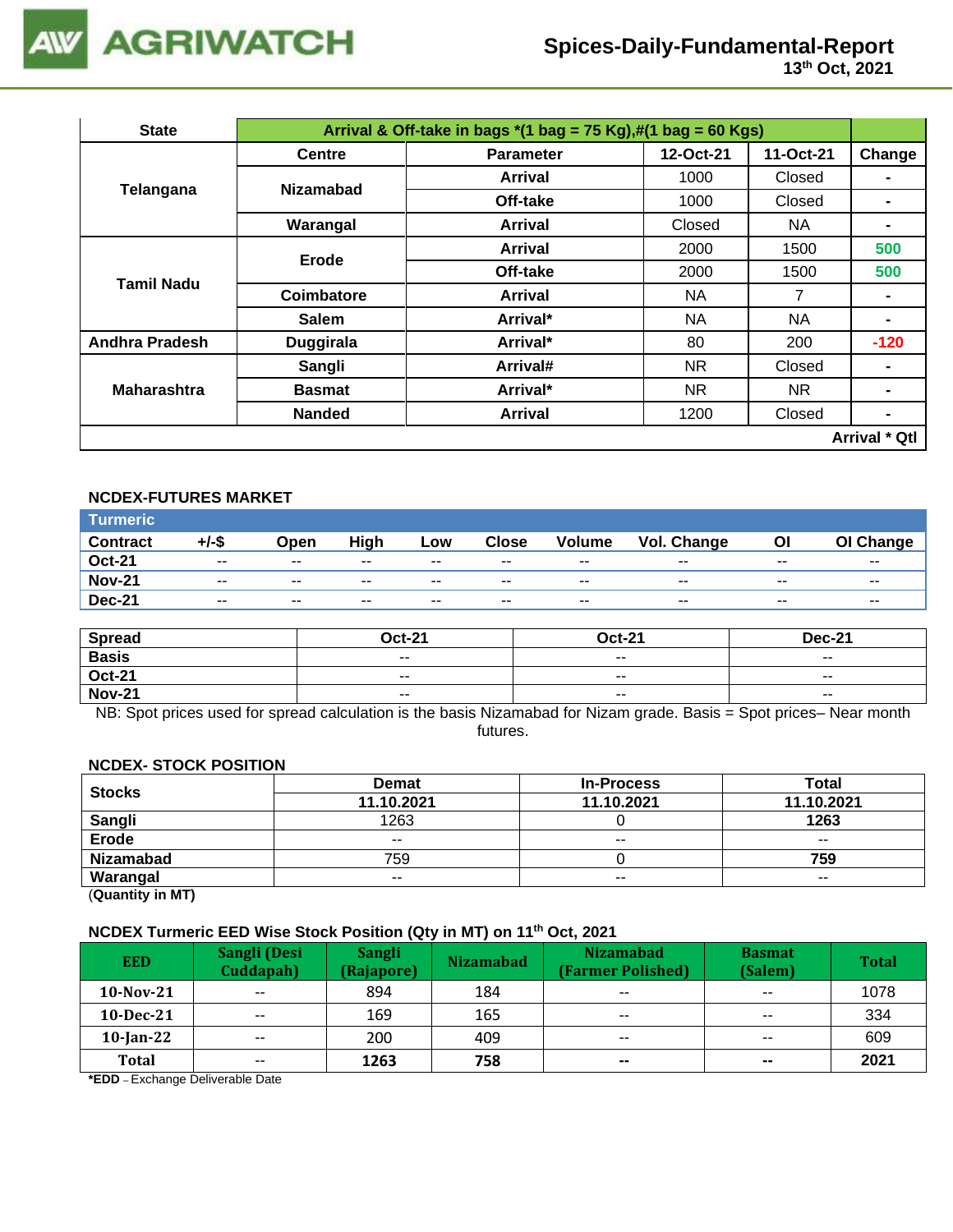

### **BLACK PEPPER**

### **Fundamentals:**

### **Today's Update:**

• Steady sentiment witnessed in Black pepper spot market reported on Tuesday.

- Vietnam Pepper prices in the Central Highlands provinces continued to increase by 3,000 VND/kg in September to 81,500 VND/kg, the highest in nearly 4 years. This price increase is expected to continue in the last months of the year because the pepper production of Vietnam as well as some major pepper producing countries such as Brazil and Indonesia are affected by climate change, so the annual output is expected to decrease continually.
- According to statistics of the Ministry of Agriculture and Rural Development, in the first nine months of 2021, although the export volume of pepper decreased (reaching 213 thousand tons, down 3.3%).
- World pepper market will be active in the third quarter of 2021 due to an increase in demand after the US and European countries relax social distancing measures. Pepper prices are expected to stay high due to reduced supplies from Brazil, Indonesia and Vietnam, as per VPA.
- *According to the International Pepper Organization (IPC), Vietnam's 2021 pepper harvest will reach 180,000 MT, down 40,000 tons compared to the previous forecast, and 60,000 tons lower (down 25%) compared to with the 2020 harvest.*

| <b>Black Pepper Spot Market Prices (Loose): (Rs/Qtl)</b> |                         |                                        |           |           |             |  |  |
|----------------------------------------------------------|-------------------------|----------------------------------------|-----------|-----------|-------------|--|--|
| <b>State</b>                                             | Centre                  | Grade                                  | 12-Oct-21 | 11-Oct-21 | Change      |  |  |
| Kerala                                                   | Kochi                   | Ungarbled                              | 41000     | 41000     | <b>Unch</b> |  |  |
|                                                          | <b>Benchmark market</b> | Garbled                                | 43000     | 43000     | <b>Unch</b> |  |  |
| Karnataka                                                | Chikkamagaluru          | Ungarbled                              | 42500     | 42500     | <b>Unch</b> |  |  |
| <b>Delhi</b>                                             | <b>New Delhi</b>        | Unpolished                             | 46000     | 46000     | <b>Unch</b> |  |  |
|                                                          |                         | Number 11.5                            | 48000     | 48000     | <b>Unch</b> |  |  |
|                                                          |                         | <b>Arrivals &amp; Off-take in Tons</b> |           |           |             |  |  |
| <b>State</b>                                             | <b>Centre</b>           | <b>Parameter</b>                       | 12-Oct-21 | 11-Oct-21 | Change      |  |  |
| Kerala                                                   | Kochi                   | Arrivals                               | 8         | 25        | $-17$       |  |  |
|                                                          |                         | Off-take                               | 8         | 25        | $-17$       |  |  |

|                | <b>Black Pepper FOB Prices (USD/MT)</b> |                                                                                                                            |         |                                        |                              |      |  |  |  |  |  |
|----------------|-----------------------------------------|----------------------------------------------------------------------------------------------------------------------------|---------|----------------------------------------|------------------------------|------|--|--|--|--|--|
| Date           | <b>Brazil</b><br><b>ASTA 570</b>        | Lampung<br><b>Kuching (Sarawak,</b><br>ex Kochi<br>(Indonesia)<br><b>Malaysia) ASTA</b><br>(India) ASTA<br><b>ASTA 570</b> |         | <b>Ho Chi Minh</b><br>(Vietnam) 500g/l | Ho Chi<br><b>Minh 550g/l</b> |      |  |  |  |  |  |
| $04 - 10 - 21$ | 4000                                    | 5732                                                                                                                       | 4363    | 5972                                   | 4190                         | 4290 |  |  |  |  |  |
| 05-10-21       | 4000                                    | 5743                                                                                                                       | 4368    | 5972                                   | 4190                         | 4290 |  |  |  |  |  |
| 06-10-21       | 4000                                    | 5731                                                                                                                       | 4373    | 5972                                   | 4190                         | 4290 |  |  |  |  |  |
| 07-10-21       | 4100                                    | 5745                                                                                                                       | 4375    | 5972                                   | 4190                         | 4290 |  |  |  |  |  |
| 08-10-21       | 4100                                    | 5726                                                                                                                       | 4379    | 5972                                   | 4290                         | 4390 |  |  |  |  |  |
| $11 - 10 - 21$ | 4200                                    | $- -$                                                                                                                      | $-4383$ | 5972                                   | 4390                         | 4490 |  |  |  |  |  |
| 12-10-21       | 4200                                    | $\overline{\phantom{a}}$                                                                                                   | --      | 5972                                   | 4390                         | 4490 |  |  |  |  |  |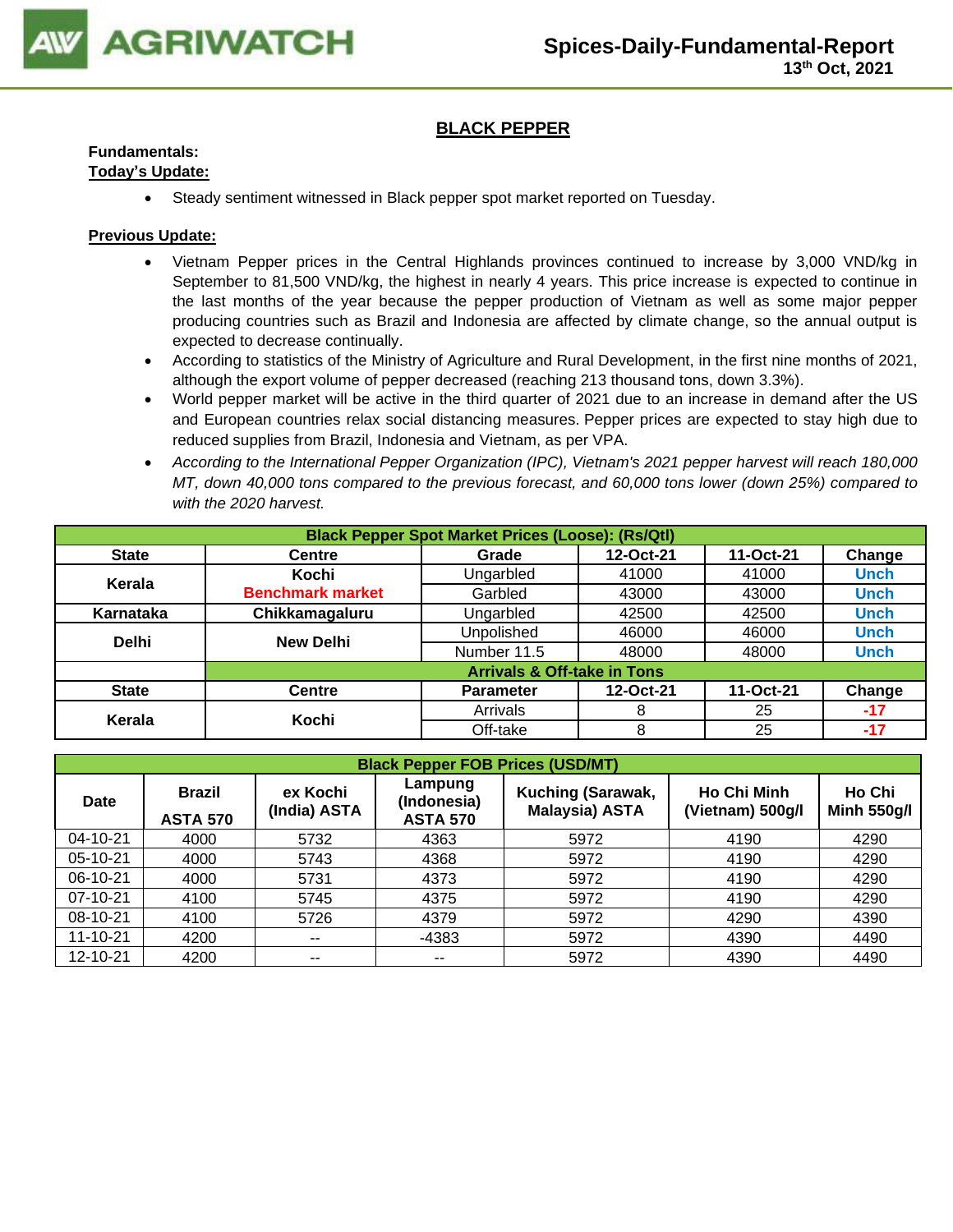

### **JEERA (CUMIN SEED)**

### **Fundamentals: Today's Update:**

• Continued mixed sentiment witnessed in Jeera Unjha spot market on Tuesday.

- Due to good rainfall in jeera growing regions in Gujarat on time sowing expected, which likely to start from mid October. Market participants are expecting lower sowing area as jeera prices are lower compared to other competitive crop like Coriander, Ajwain, Fennel etc.
- Farmers and stockists are only interested to releasing their produce at higher prices level.
- Current year Jeera sowing area may shift towards Soybean, Groundnut, Coriander, Ajwain, Fennel due to higher prices, sowing will start from October mid-week.
- *As per the Agriwatch production estimate, Jeera production for 2021-22 (marketing period) is estimated at 391,801 MT (around 71 lakh bags each of 55 kg) compared to last year's 451,451 MT (82 lakh bags).*

| Jeera (Cumin Seed) Spot Market Prices (Loose): (Rs/Qtl) |                          |                                            |           |           |                |  |  |
|---------------------------------------------------------|--------------------------|--------------------------------------------|-----------|-----------|----------------|--|--|
| <b>State</b>                                            | <b>Centre</b>            | Grade                                      | 12-Oct-21 | 11-Oct-21 | Change         |  |  |
|                                                         | Unjha                    | Local                                      | 13000     | 13000     | <b>Unch</b>    |  |  |
|                                                         | <b>Benchmark market</b>  | <b>NCDEX Quality</b>                       | 14000     | 14000     | <b>Unch</b>    |  |  |
|                                                         |                          | Poojari type /Machine Cut                  | 15000     | 15000     | <b>Unch</b>    |  |  |
|                                                         |                          | 1% Singapore                               | 13950     | 13950     | <b>Unch</b>    |  |  |
|                                                         | <b>Mundra Port (FoR)</b> | 2% Singapore                               | 13700     | 13700     | <b>Unch</b>    |  |  |
| Gujarat                                                 |                          | 1 % European                               | 14450     | 14450     | <b>Unch</b>    |  |  |
|                                                         |                          | 2% European                                | 14200     | 14200     | <b>Unch</b>    |  |  |
|                                                         | Rajkot                   | Local                                      | 12930     | 12950     | $-20$          |  |  |
|                                                         | Patan                    | Local                                      | 12980     | 13205     | $-225$         |  |  |
|                                                         | <b>Dhrol</b>             | Local                                      | <b>NA</b> | <b>NA</b> | $\blacksquare$ |  |  |
|                                                         | Gondal                   | Local                                      | 13105     | 13305     | $-200$         |  |  |
|                                                         | Jodhpur                  | Local                                      | 14100     | 13600     | 500            |  |  |
| Rajasthan                                               | <b>Merta City</b>        | Local                                      | 14500     | 14100     | 400            |  |  |
|                                                         | <b>Nagaur</b>            | Local                                      | <b>NR</b> | <b>NR</b> |                |  |  |
|                                                         | <b>Anandpur Kalu</b>     | Local                                      | 14000     | 14000     | <b>Unch</b>    |  |  |
| <b>Delhi</b>                                            | <b>New Delhi</b>         | Ganesh                                     | 15200     | 15200     | <b>Unch</b>    |  |  |
|                                                         |                          | Poojari type / Machine Cut                 | 16200     | 16200     | <b>Unch</b>    |  |  |
|                                                         |                          | Arrival & Off-take in bags (1 bag = 55 kg) |           |           |                |  |  |
| <b>State</b>                                            | <b>Centre</b>            | <b>Parameter</b>                           | 12-Oct-21 | 11-Oct-21 | Change         |  |  |
|                                                         | Unjha                    | Arrival                                    | 10000     | 11000     | $-1000$        |  |  |
|                                                         |                          | Off-take                                   | 10000     | 11000     | $-1000$        |  |  |
| Gujarat                                                 | Rajkot                   | Arrival*                                   | 720       | 1110      | $-390$         |  |  |
|                                                         | Patan                    | Arrival*                                   | 32        | 3         | 29             |  |  |
|                                                         | <b>Dhrol</b>             | Arrival*                                   | <b>NA</b> | <b>NA</b> |                |  |  |
|                                                         | <b>Gondal</b>            | Arrival                                    | 1014      | 1368      | $-354$         |  |  |
|                                                         | Jodhpur                  | Arrival                                    | 500       | 600       | $-100$         |  |  |
| Rajasthan                                               | <b>Merta City</b>        | Arrival                                    | 700       | 600       | 100            |  |  |
|                                                         | <b>Nagaur</b>            | Arrival                                    | <b>NR</b> | <b>NR</b> |                |  |  |
|                                                         | <b>Anandpur Kalu</b>     | Arrival                                    | 30        | 20        | 10             |  |  |
|                                                         |                          |                                            |           |           | Arrival * Qtl  |  |  |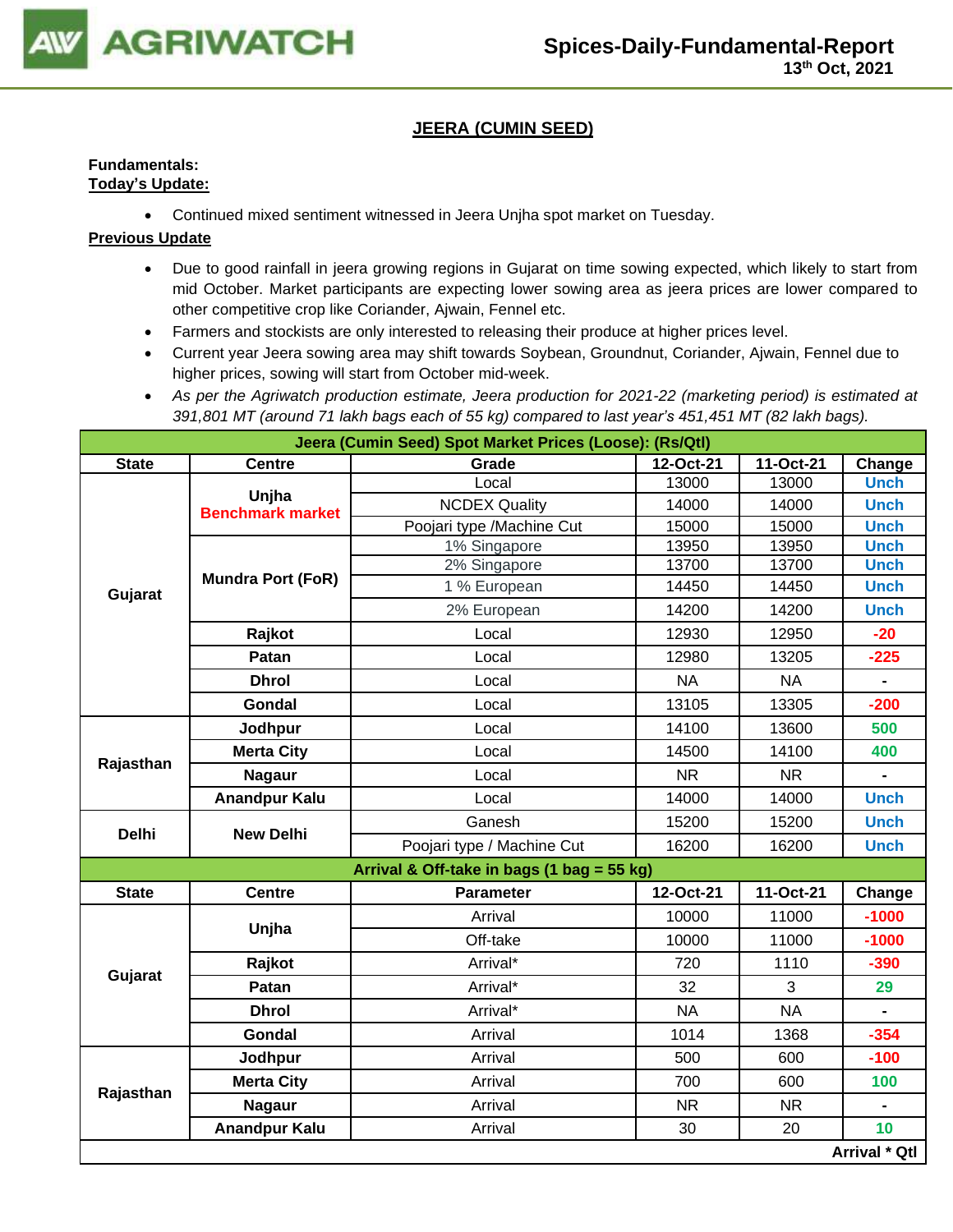

#### **NCDEX-FUTURES MARKET**

|                 | <b>Jeera (Cumin Seed)</b> |                          |       |       |              |               |                    |       |           |
|-----------------|---------------------------|--------------------------|-------|-------|--------------|---------------|--------------------|-------|-----------|
| <b>Contract</b> | $+/-$ \$                  | Open                     | High  | Low   | <b>Close</b> | <b>Volume</b> | <b>Vol. Change</b> | ΟI    | OI Change |
| <b>Oct-21</b>   | $\overline{\phantom{a}}$  | $\overline{\phantom{a}}$ | $- -$ | $- -$ | $- -$        | $-$           | $- -$              | $- -$ | $- -$     |
| <b>Nov-21</b>   | $- -$                     | $- -$                    | $- -$ | $- -$ | $\sim$       | $-$           | $- -$              | $- -$ | $- -$     |
| <b>Dec-21</b>   | $- -$                     | $- -$                    | $- -$ | $- -$ | $- -$        | --            | $- -$              | $- -$ | $- -$     |

| <b>Spread</b> | <b>Oct-21</b>            | <b>Nov-21</b>            | <b>Dec-21</b>            |
|---------------|--------------------------|--------------------------|--------------------------|
| <b>Basis</b>  | $\overline{\phantom{a}}$ | $- -$                    | $- -$                    |
| <b>Oct-21</b> | $- -$                    | $\overline{\phantom{a}}$ | $\overline{\phantom{a}}$ |
| <b>Nov-21</b> | $\overline{\phantom{a}}$ | $- -$                    | $- -$                    |

NB: Spread was done by taking Spot prices at Unjha or NCDEX Quality. Basis = Spot prices– Near month futures.

#### **NCDEX- STOCK POSITION**

|               | <b>Demat</b> | <b>In-Process</b> | Total      |  |
|---------------|--------------|-------------------|------------|--|
| <b>Stocks</b> | 11.10.2021   | 11.10.2021        | 11.10.2021 |  |
| Jodhpur       | $- -$        | $- -$             | $- -$      |  |
| Unjha         | 1598         | 104               | 1702       |  |

(**Quantity in MT)**

### **NCDEX Jeera (Cumin Seed) EED Wise Stock Position Qty in MT on 11th Oct, 2021**

| EED          | <b>Jodhpur</b>           | Unjha | <b>Total</b> |
|--------------|--------------------------|-------|--------------|
| 10-Nov-21    | $\overline{\phantom{a}}$ | 269   | 269          |
| 10-Dec-21    | $- -$                    | 177   | 177          |
| 10-Jan-22    | $- -$                    | 48    | 48           |
| 10-Feb-22    | $\sim$ $\sim$            | 1104  | 1104         |
| <b>Total</b> | $- -$                    | 1598  | 1598         |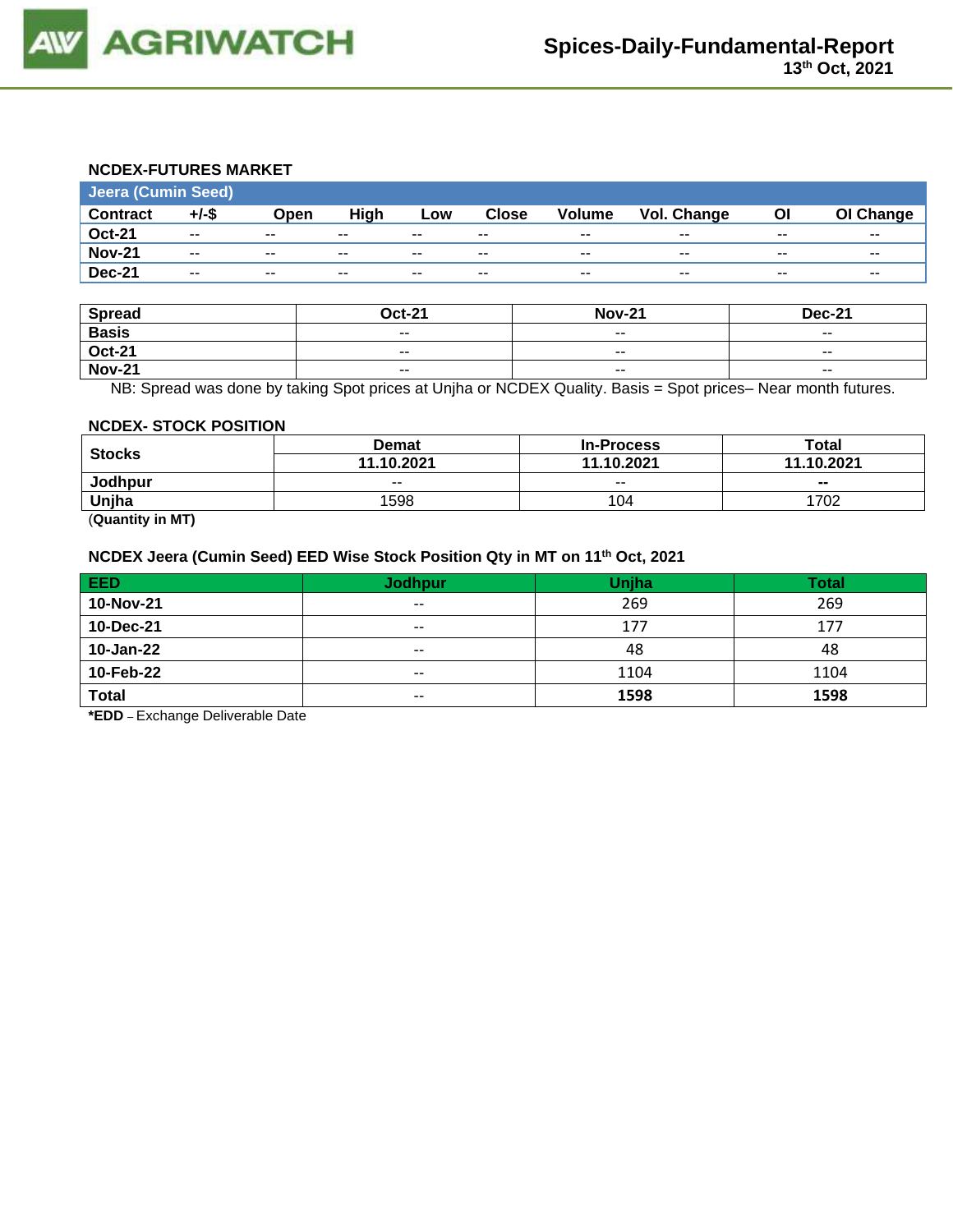

## **CARDAMOM**

#### **Fundamentals**

### **Today's Update:**

• Cardamom spot market reported steady to firm on Tuesday.

- New Cardamom supply continued into the market as first round picking activity is going on in Kerala growing regions and it will continue till October first week. Expectations of higher production current year may cap on prices in coming days.
- India's production for the coming marketing year 2021-22 (already started from August) expected better around 30,000 MT also put the cap on prices.
- Lower supply reported as Cardamom planters are not interested to releasing their produce at lower level.
- Cardamom planters were received higher prices last two years, therefore, they are taking care of their plants and favourable weather condition, is the main reason for expecting good crop in the coming year.
- As we expected earlier, the new Cardamom supply pressurizes the prices from higher levels due to increased production.
- Agriwatch estimates for 2020-21, India's Cardamom production would be around 22,000 23,000 MT, due to favourable weather conditions. Last year it was 19,000 – 20,000 MT.

| <b>Small Cardamom Spot Market Prices (Loose): (Rs/Kg)</b> |                                            |                  |           |           |                |  |  |  |
|-----------------------------------------------------------|--------------------------------------------|------------------|-----------|-----------|----------------|--|--|--|
| <b>State</b>                                              | <b>Auction Price</b>                       | 12-Oct-21        | 11-Oct-21 | Change    |                |  |  |  |
| Kerala                                                    | <b>Thekkady</b>                            | <b>Max price</b> | 1522      | 1314      | 208            |  |  |  |
|                                                           | <b>Benchmark market</b>                    | Avg. Price       | 1039      | 1007      | 32             |  |  |  |
|                                                           |                                            | <b>Medium</b>    | 1000      | 1000      | <b>Unch</b>    |  |  |  |
|                                                           |                                            | 6.5 (Bold)       | 1100      | 1100      | <b>Unch</b>    |  |  |  |
| <b>Delhi</b>                                              | <b>New Delhi</b>                           | 7 (Bold)         | 1200      | 1200      | <b>Unch</b>    |  |  |  |
|                                                           |                                            | 7.5 (Bold)       | 1400      | 1400      | <b>Unch</b>    |  |  |  |
|                                                           |                                            | 8 (Bold)         | 1700      | 1700      | <b>Unch</b>    |  |  |  |
|                                                           | Large Cardamom Spot Market Prices: (Rs/Kg) |                  |           |           |                |  |  |  |
|                                                           | Singtam                                    | <b>Badadana</b>  | NA        | <b>NA</b> | ۰              |  |  |  |
| <b>Sikkim</b>                                             | Singtam                                    | Chotadana        | NA.       | <b>NA</b> | ۰              |  |  |  |
|                                                           | Gangtok                                    | <b>Badadana</b>  | <b>NA</b> | <b>NA</b> | ۰              |  |  |  |
|                                                           | Gangtok                                    | Chotadana        | <b>NA</b> | <b>NA</b> | -              |  |  |  |
|                                                           | <b>Siliguri</b>                            | <b>Badadana</b>  | NA        | <b>NA</b> | $\blacksquare$ |  |  |  |
| <b>West Bengal</b>                                        | <b>Siliguri</b>                            | Chotadana        | <b>NA</b> | <b>NA</b> | -              |  |  |  |
| Arrival & Off-take in Kg                                  |                                            |                  |           |           |                |  |  |  |
| <b>State</b>                                              | <b>Parameter</b>                           | <b>Centre</b>    | 12-Oct-21 | 11-Oct-21 | Change         |  |  |  |
| Kerala                                                    |                                            | <b>Arrivals</b>  | 80650     | 72902     | 7749           |  |  |  |
|                                                           | <b>Thekkady</b>                            | Off-take         | 79250     | 69722     | 9528           |  |  |  |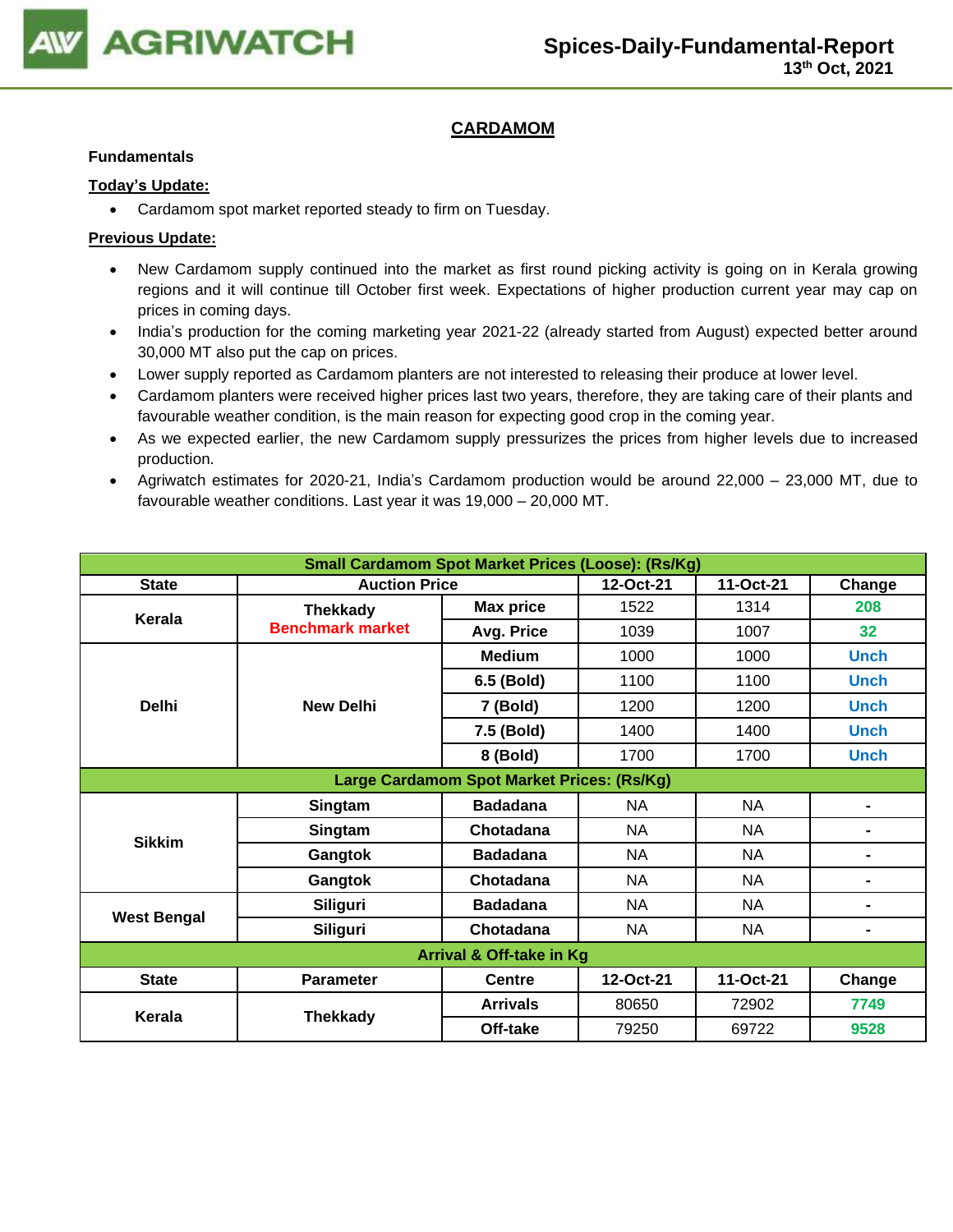

### **MCX-FUTURES MARKET**

| <b>Cardamom</b> |          |       |       |       |              |                          |                    |       |           |
|-----------------|----------|-------|-------|-------|--------------|--------------------------|--------------------|-------|-----------|
| <b>Contract</b> | $+/-$ \$ | Open  | High  | Low   | <b>Close</b> | <b>Volume</b>            | <b>Vol. Change</b> | Οl    | OI Change |
| <b>Oct-21</b>   | $- -$    | $- -$ | $- -$ | $- -$ | $- -$        | $- -$                    | $- -$              | $- -$ | $- -$     |
| <b>Nov-21</b>   | $- -$    | $- -$ | --    | $- -$ | $- -$        | $\overline{\phantom{a}}$ | $- -$              | $- -$ | $- -$     |
| <b>Dec-21</b>   | $- -$    | $- -$ | --    | $- -$ | $- -$        | $- -$                    | $- -$              | $- -$ | $- -$     |

| <b>Spread</b> | <b>Oct-21</b>            | <b>Nov-21</b> | <b>Dec-21</b>            |
|---------------|--------------------------|---------------|--------------------------|
| <b>Basis</b>  | $\overline{\phantom{a}}$ | $-$           | $\overline{\phantom{a}}$ |
| <b>Oct-21</b> | $- -$                    | $- -$         | $-$                      |
| <b>Nov-21</b> | $\overline{\phantom{a}}$ | $-$           | $\overline{\phantom{a}}$ |

NB: Spread was done by taking Spot prices of Average quality prices. Basis = Spot prices– Near month futures.

#### **MCX- STOCK POSITION**

| <b>Stocks</b>            | <b>Demat</b>             | <b>In-Process</b>        | Total                    |  |
|--------------------------|--------------------------|--------------------------|--------------------------|--|
|                          | 11.10.2021               | 11.10.2021               | 11.10.2021               |  |
| Vandanmedu               | $\overline{\phantom{0}}$ | $\overline{\phantom{0}}$ | $\overline{\phantom{0}}$ |  |
| T.N.(Bodi)               | $- -$                    | $- -$                    | $- -$                    |  |
| $\overline{\phantom{a}}$ |                          |                          |                          |  |

(**Quantity in MT)**

## **MCX Cardamom EED Wise Stock Position Qty in MT on 11th Oct, 2021**

| п                        | Vandanmedu | ,di)                     | -<br><b>otal</b> |
|--------------------------|------------|--------------------------|------------------|
| $\blacksquare$           | $- -$      | $- -$                    | $- -$            |
| $\overline{\phantom{a}}$ | $- -$      | $\overline{\phantom{a}}$ | $- -$            |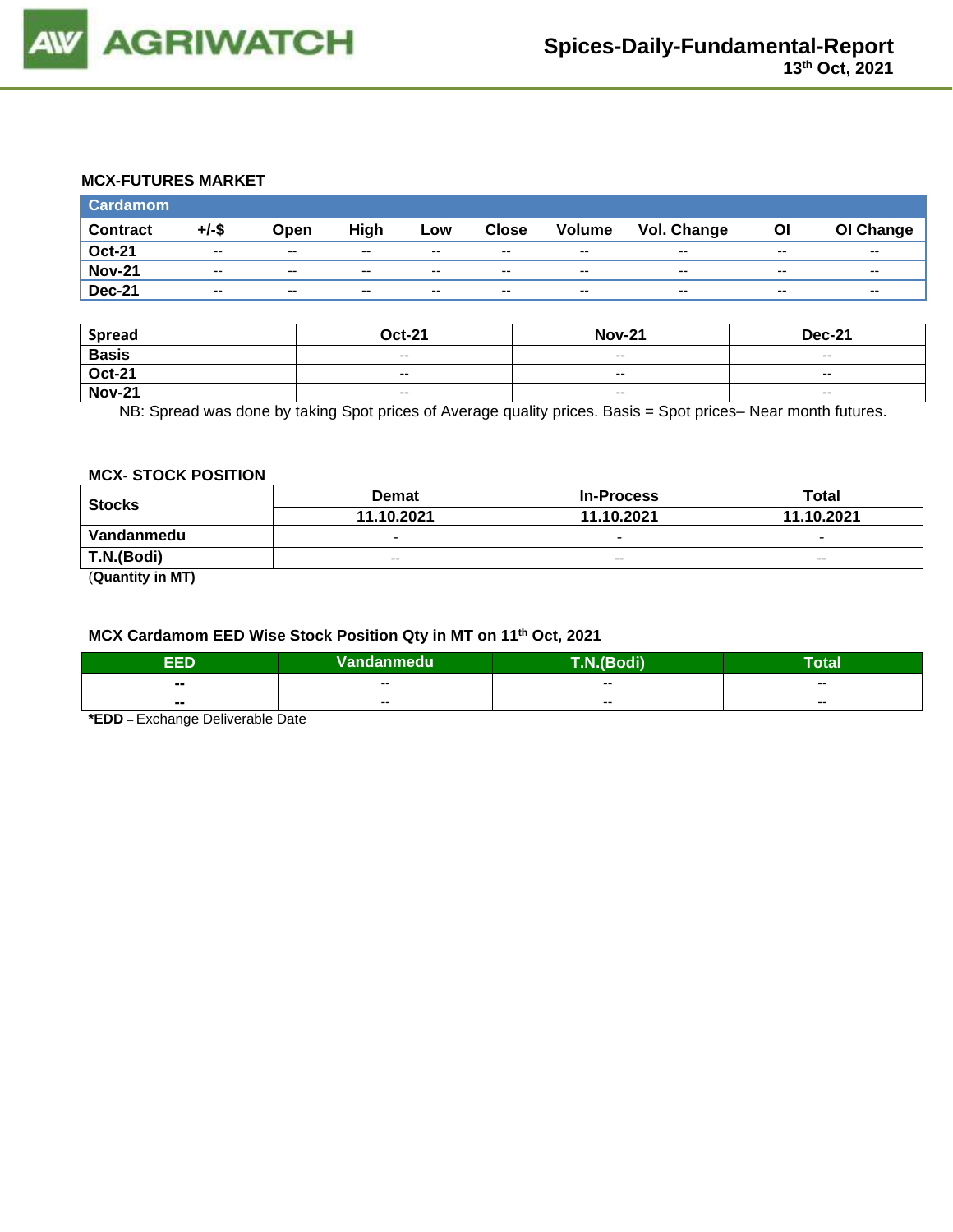

### **CORIANDER SEED**

## **Fundamentals:**

### **Today's Update:**

- Mixed sentiment witnessed in Coriander spot market on Tuesday.
- As we expected buyers are active from lower prices level as festival season started.

- Ontime sowing expectations put cap on Coriander prices. Due to good rainfall in major growing regions in Gujarat, Rajasthan and MP buyers are expecting on time sowing. Currently, Coriander prices are traded higher compared to last year may attract farmers to go for an increase in sowing area, however, it will be clearer after sowing will start from October last week.
- Farmers want to release their produce at higher prices only.
- Buyers from consumer center like Bihar, UP are active in the spot market mainly in Gondal, Kota, Ramganj etc. mandi due to good quality.
- Agriwatch estimates lower ending stocks for 2021-22 (marketing year) likely to support Coriander prices in the coming days.
- As per Agriwatch production estimate, Coriander production for 2021-22 (marketing year) is estimated at 342,435 MT (85 lakh bags) compared to last year's 352,316 MT (88 lakh bags, 1 bag = 40 kg).

| <b>Coriander Spot Market Prices (Loose): (Rs/Qtl)</b> |                                                                  |               |           |           |                |  |  |  |
|-------------------------------------------------------|------------------------------------------------------------------|---------------|-----------|-----------|----------------|--|--|--|
| <b>State</b>                                          | 12-Oct-21<br>Grade (New)<br>11-Oct-21<br><b>Centre</b><br>Change |               |           |           |                |  |  |  |
|                                                       |                                                                  | Eagle         | 7500      | 7100      | 400            |  |  |  |
|                                                       | Kota<br><b>Benchmark</b>                                         | Eagle(Split)  | 7500      | 7400      | 100            |  |  |  |
|                                                       | market                                                           | Badami        | 7200      | 6800      | 400            |  |  |  |
|                                                       |                                                                  | Badami(Split) | 7300      | 7100      | 200            |  |  |  |
|                                                       |                                                                  | Eagle         | 7050      | 7050      | <b>Unch</b>    |  |  |  |
|                                                       |                                                                  | Eagle(Split)  | 7050      | 7050      | <b>Unch</b>    |  |  |  |
|                                                       | Ramganj                                                          | Badami        | 6850      | 6850      | <b>Unch</b>    |  |  |  |
| Rajasthan                                             |                                                                  | Badami(Split) | 6850      | 6850      | <b>Unch</b>    |  |  |  |
|                                                       |                                                                  | Scooter       | 8150      | 8150      | <b>Unch</b>    |  |  |  |
|                                                       |                                                                  | Eagle         | 6550      | 6550      | <b>Unch</b>    |  |  |  |
|                                                       | <b>Baran</b>                                                     | Badami        | 6350      | 6350      | <b>Unch</b>    |  |  |  |
|                                                       |                                                                  | Eagle         | 6800      | 6800      | <b>Unch</b>    |  |  |  |
|                                                       | <b>Bhawani</b>                                                   | Badami        | 6600      | 6600      | <b>Unch</b>    |  |  |  |
|                                                       |                                                                  | Scooter       | 7000      | 7000      | <b>Unch</b>    |  |  |  |
|                                                       |                                                                  | Double Paroot | <b>NA</b> | <b>NA</b> | $\blacksquare$ |  |  |  |
|                                                       |                                                                  | Badami        | 6400      | 6400      | <b>Unch</b>    |  |  |  |
|                                                       | Guna                                                             | Eagle         | 6800      | 6800      | <b>Unch</b>    |  |  |  |
| <b>Madhya Pradesh</b>                                 |                                                                  | Scooter       | 7500      | 7500      | <b>Unch</b>    |  |  |  |
|                                                       |                                                                  | Badami        | 6400      | 6400      | <b>Unch</b>    |  |  |  |
|                                                       | <b>Neemuch</b>                                                   | Eagle         | 6800      | 6800      | <b>Unch</b>    |  |  |  |
|                                                       |                                                                  | Scooter       | <b>NA</b> | <b>NA</b> |                |  |  |  |
| Gujarat                                               | Gondal                                                           | Badami        | 7055      | 7105      | $-50$          |  |  |  |
|                                                       |                                                                  | Eagle         | 7755      | 7855      | $-100$         |  |  |  |
|                                                       |                                                                  | Eagle (Dal)   | <b>NR</b> | <b>NR</b> | $\blacksquare$ |  |  |  |
| <b>Delhi</b>                                          | <b>Khari Baoli</b><br>(Delhi)                                    | Eagle         | <b>NR</b> | <b>NR</b> | $\blacksquare$ |  |  |  |
|                                                       |                                                                  | Scooter       | <b>NR</b> | <b>NR</b> | $\blacksquare$ |  |  |  |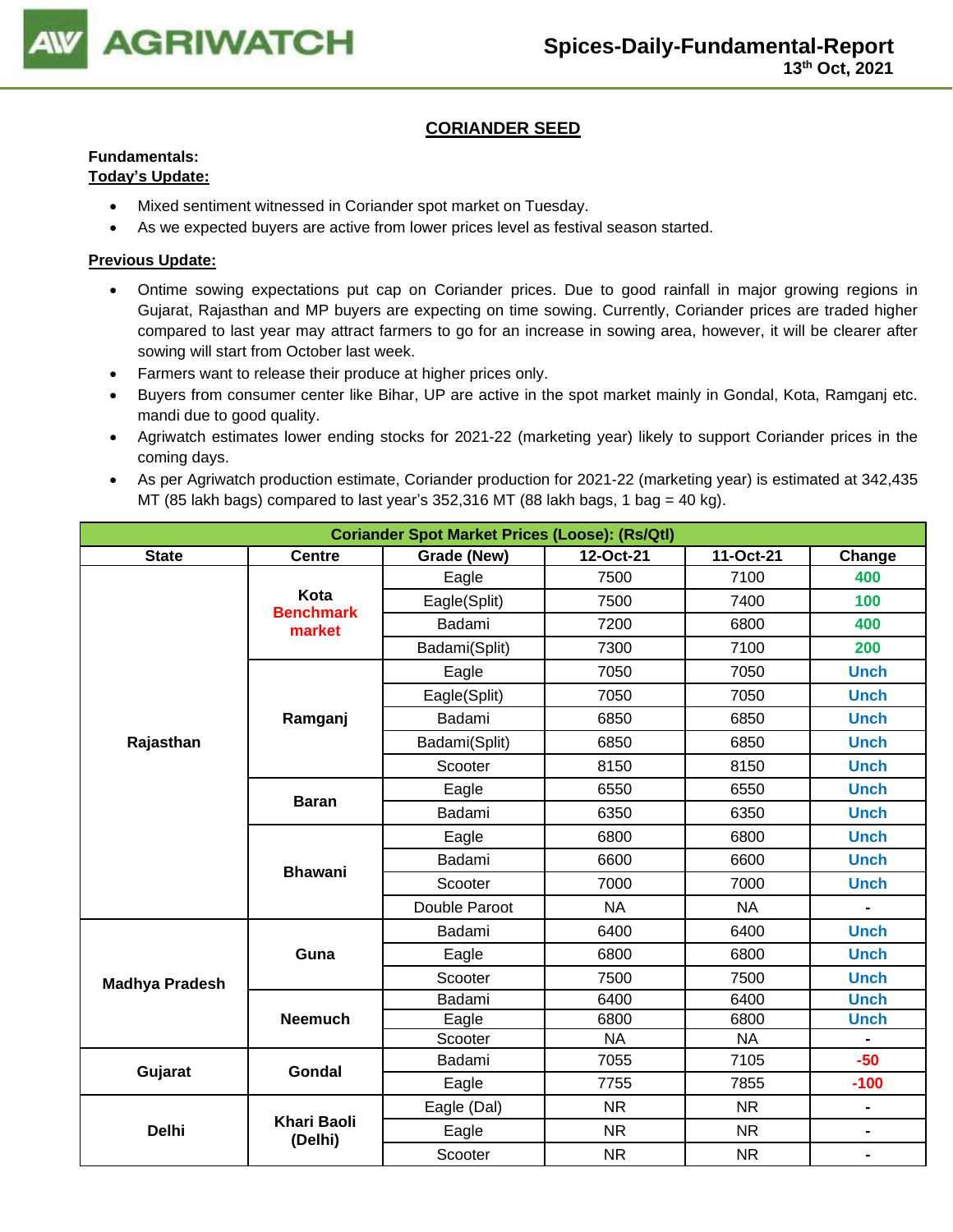

| Arrival & Off-take in bags (1 bag = 40 kg) |                |               |           |             |             |  |  |
|--------------------------------------------|----------------|---------------|-----------|-------------|-------------|--|--|
| <b>State</b>                               |                | <b>Centre</b> | 12-Oct-21 | 11-Oct-21   | Change      |  |  |
| Kota                                       | Arrival        | 1000          | 1000      | <b>Unch</b> |             |  |  |
|                                            |                | Offtake       | 1000      | 1000        | <b>Unch</b> |  |  |
|                                            | Ramganj        | Arrival       | 4000      | 4500        | $-500$      |  |  |
| Rajasthan                                  |                | Offtake       | 4000      | 4500        | $-500$      |  |  |
|                                            | <b>Baran</b>   | Arrival       | 2000      | 4000        | $-2000$     |  |  |
|                                            |                | Offtake       | 2000      | 4000        | $-2000$     |  |  |
|                                            | <b>Bhawani</b> | Arrival       | 100       | 150         | $-50$       |  |  |
|                                            |                | Offtake       | 100       | 150         | -50         |  |  |
| <b>Madhya Pradesh</b>                      | Guna           | Arrival       | 3000      | 4000        | $-1000$     |  |  |
|                                            |                | Offtake       | 3000      | 4000        | $-1000$     |  |  |
|                                            |                | Arrival       | 1700      | 1100        | 600         |  |  |
|                                            | <b>Neemuch</b> | Offtake       | 1700      | 1100        | 600         |  |  |

### **NCDEX-FUTURES MARKET**

| <b>Coriander</b> |       |       |       |       |              |               |             |       |           |
|------------------|-------|-------|-------|-------|--------------|---------------|-------------|-------|-----------|
| <b>Contract</b>  | +/-\$ | Open  | High  | Low   | <b>Close</b> | <b>Volume</b> | Vol. Change | ΟI    | OI Change |
| <b>Oct-21</b>    | $- -$ | $- -$ | $- -$ | $- -$ | $- -$        | $- -$         | $- -$       | $- -$ | $- -$     |
| <b>Nov-21</b>    | $- -$ | $- -$ | $- -$ | $- -$ | $- -$        | $- -$         | $- -$       | $- -$ | $- -$     |
| <b>Dec-21</b>    | $- -$ | $- -$ | $- -$ | $- -$ | $- -$        | $- -$         | $- -$       | $- -$ | $- -$     |

| <b>Spread</b> | <b>Oct-21</b> | <b>Nov-21</b>            | <b>Dec-21</b>            |
|---------------|---------------|--------------------------|--------------------------|
| <b>Basis</b>  | $ -$          | $\overline{\phantom{a}}$ | $\overline{\phantom{a}}$ |
| <b>Oct-21</b> | $- -$         | $- -$                    | $- -$                    |
| <b>Nov-21</b> | $ -$          | $\sim$ $\sim$            | $\overline{\phantom{a}}$ |

NB: Spread was done by taking Spot prices of Average quality prices at Kota. Basis = Spot prices– Near month futures

#### **NCDEX- STOCK POSITION**

| <b>Stocks</b>           | <b>Demat</b> | <b>In-Process</b> | Total      |  |  |  |
|-------------------------|--------------|-------------------|------------|--|--|--|
|                         | 11.10.2021   | 11.10.2021        | 11.10.2021 |  |  |  |
| <b>Baran</b>            |              | -                 | $\sim$     |  |  |  |
| Gondal                  | 1287         |                   | 1287       |  |  |  |
| Kota                    | 654          | 85                | 739        |  |  |  |
| Ramganj                 |              |                   |            |  |  |  |
| (0.1222, 0.0122, 0.000) |              |                   |            |  |  |  |

(**Quantity in MT)**

### **NCDEX Coriander EED Wise Stock Position Qty in MT on 11th Oct, 2021**

| <b>EED</b>   | Gondal | <b>Kota</b>   | Ramganj Mandi            | <b>Total</b> |
|--------------|--------|---------------|--------------------------|--------------|
| $10-Nov-21$  | 397    | $\sim$ $\sim$ | $\overline{\phantom{a}}$ | 397          |
| $10$ -Dec-21 | 679    | 10            | $\sim$ $\sim$            | 709          |
| $10$ -Jan-22 | 170    | $- -$         | $\sim$                   | 170          |
| 10-Feb-22    | 40     | 645           | $\sim$ $\sim$            | 685          |
| <b>Total</b> | 1286   | 655           | $- -$                    | 1961         |